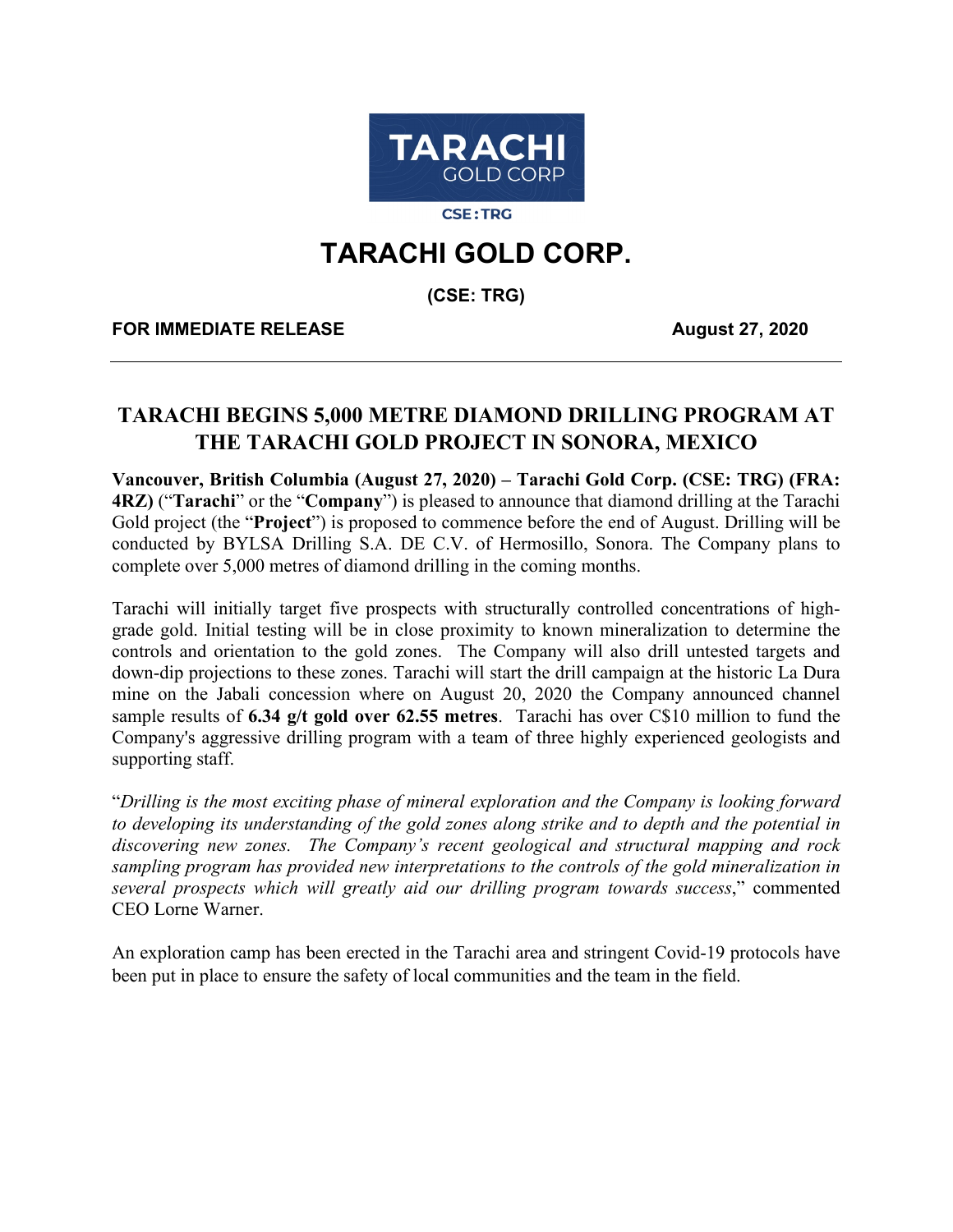

#### Figure # 1 Location Map of Tarachi Gold Corp Concessions:

#### **Project Description**

The Project consists of the San Javier, Pretoria, Chivitas, Jabali, Juliana, Texana and Tarachi concessions for at total of 2,560 hectares in the prolific Mulatos gold belt. The Project is approximately 220 km by air east of the City of Hermosillo, and 300 km south of the border between the United States of America and Mexico. The Jabali claim covers the La Dura historic mine and several other small-scale mines. The gold mineralization and geology at Jabali is believed to be similar in character to the gold mineralization at the Mulatos mine. Alamos Gold Inc., in a 2003 annual report, identifies the Jabali project as being part of the "Los Bajios" mineralized trend which the report suggests has the potential to host another Mulatos size resource. The Tarachi project is an early stage exploration project and the mineralization hosted on adjacent and/or nearby properties is not necessarily indicative of mineralization hosted on the Company's property.

The Mulatos gold trend is part of the Sierra Madre gold and silver belt that also hosts the operating Mulatos gold mine immediately southeast of the La India property and the Pinos Altos mine and the Creston Mascota deposit 70 kilometres to the southeast. Mineralization occurs within silicified rhyodacite and is associated with vuggy silica alteration, and breccia with iron oxide (hematite and specularite). Native gold occurs along late-stage fracture coatings in the breccias and is locally associated with barite. Past exploration has returned values from trace to 30g/t Au in grab samples. Native gold has also been identified in outcrop on the southern extension of the La Dura mine trend.

#### **Qualified Person**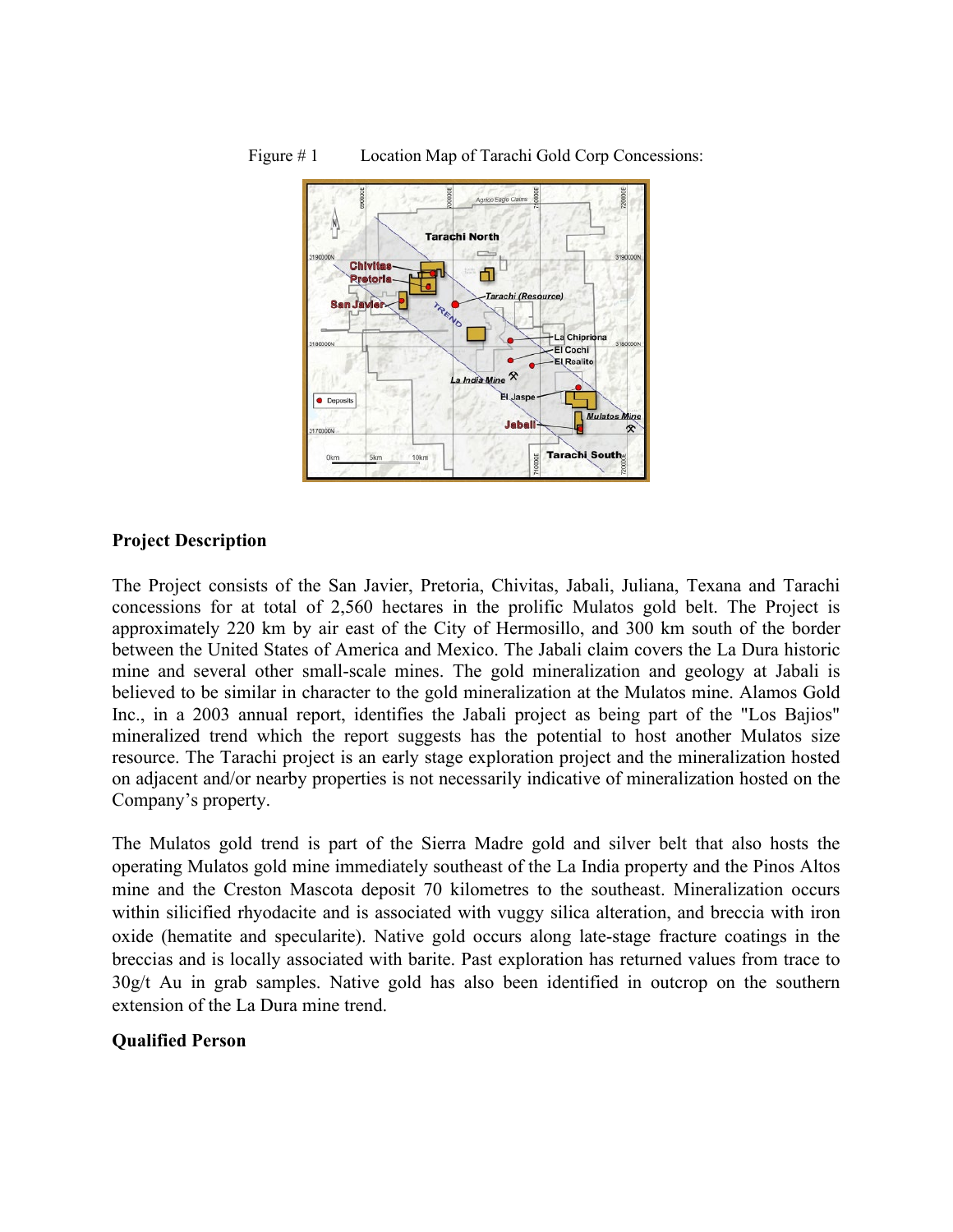Lorne Warner, P.Geo, President, CEO and Director of the Company is a qualified person as defined by National Instrument 43-101 and has reviewed and approved the scientific and technical disclosure in this news release.

## **Stock Option Grant**

The Company also announces that it has granted stock options to directors, officers, employees and consultants of Tarachi, under the Company's stock option plan. An aggregate amount of 1,300,000 stock options have been granted with an exercise price of \$0.69 and will vest immediately. They are exercisable for a period of four years from the date of the grant and are subject to the policies of the TSX Venture Exchange.

**Contact Information:** For more information and to sign-up to the mailing list, please contact:

Lorne Warner, CEO

Tel: (250) 574-5767

Email: [lorne@tarachigold.com](mailto:lorne@tarachigold.com)

### **SPECIAL NOTE REGARDING FORWARD LOOKING STATEMENTS**

This news release includes certain "Forward‐Looking Statements" within the meaning of the United States Private Securities Litigation Reform Act of 1995 and "forward‐looking information" under applicable Canadian securities laws. When used in this news release, the words "anticipate", "believe", "estimate", "expect", "target", "plan", "forecast", "may", "would", "could", "schedule" and similar words or expressions, identify forward‐looking statements or information. These forward‐looking statements or information relate to, among other things: the exploration and development of the Project; future mineral exploration, development and production including the identification of a work program.

Forward‐looking statements and forward‐looking information relating to any future mineral production, liquidity, enhanced value and capital markets profile of Tarachi, future growth potential for Tarachi and its business, and future exploration plans are based on management's reasonable assumptions, estimates, expectations, analyses and opinions, which are based on management's experience and perception of trends, current conditions and expected developments, and other factors that management believes are relevant and reasonable in the circumstances, but which may prove to be incorrect. Assumptions have been made regarding, among other things, the price of silver, gold and other metals; costs of exploration and development; the estimated costs of development of exploration projects; Tarachi's ability to operate in a safe and effective manner and its ability to obtain financing on reasonable terms.

These statements reflect Tarachi's respective current views with respect to future events and are necessarily based upon a number of other assumptions and estimates that, while considered reasonable by management, are inherently subject to significant business, economic, competitive, political and social uncertainties and contingencies. Many factors, both known and unknown, could cause actual results, performance or achievements to be materially different from the results, performance or achievements that are or may be expressed or implied by such forward‐looking statements or forward-looking information and Tarachi has made assumptions and estimates based on or related to many of these factors. Such factors include, without limitation: satisfaction or waiver of all applicable conditions to closing fluctuations in general macro-economic conditions; fluctuations in securities markets and the market price of Tarachi's common shares; and the factors identified under the caption "Risk Factors" in Tarachi's